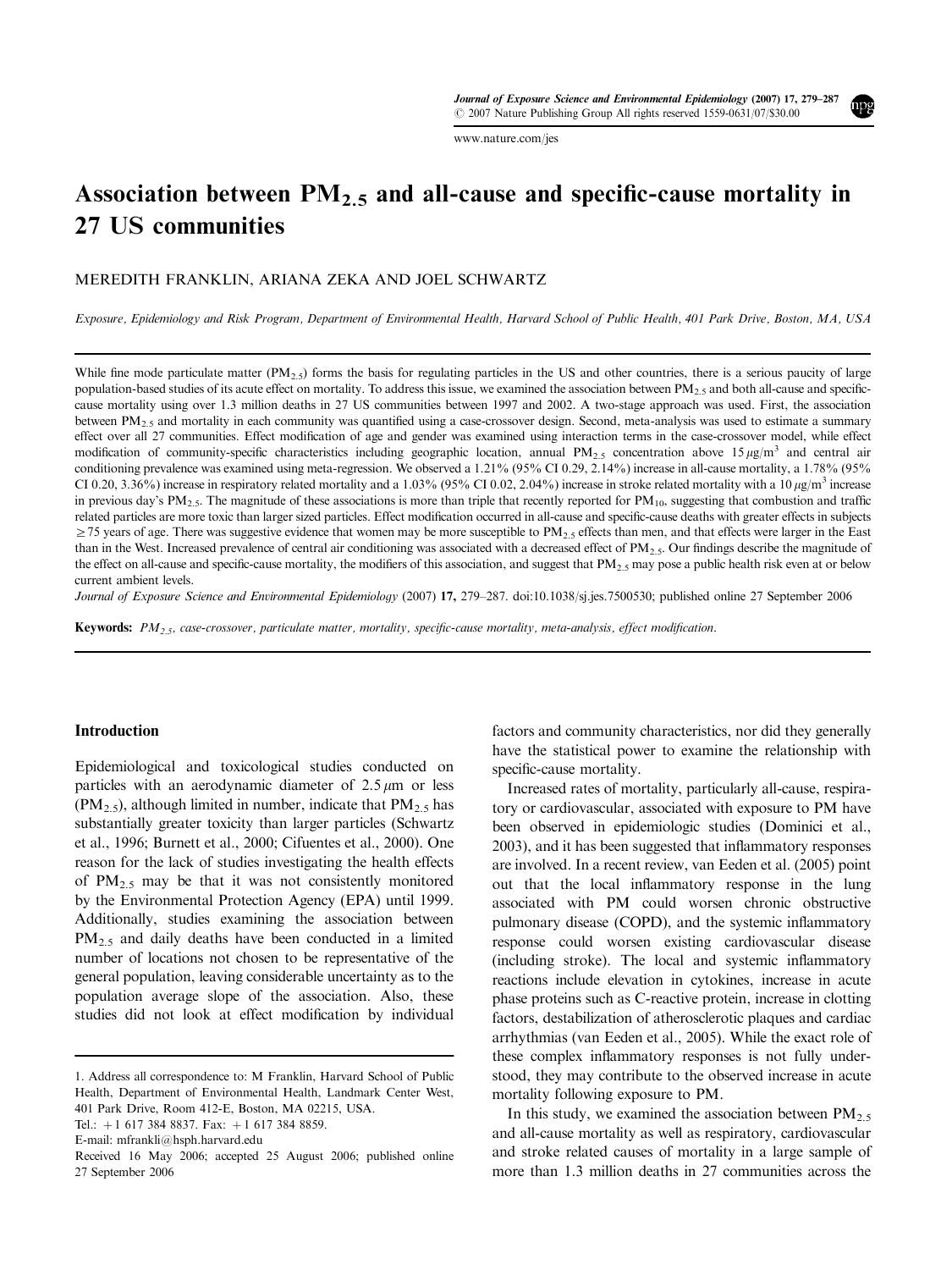continental US between 1997 and 2002. The primary aims of this study were: to determine the strength of the associations; to determine whether there were differing associations between  $PM_{2.5}$  exposure and mortality from different causes and at different lag periods; and to examine whether selected individual and community-specific characteristics affected these associations.

Previous studies have tended to examine the health effects of PM at various exposure time periods and have found that associations were weaker with concurrent rather than lagged exposures, but these associations can differ by cause of death (Braga et al., 2001; Zanobetti et al., 2002). To address this issue, we examined the association using same day exposure (lag 0), previous day exposure (lag 1) and the mean of 2-day exposures (lag  $0-1$ ) for each cause of death. Effect modification by age and gender were addressed in the analysis to determine whether certain subgroups of the population had differential associations with  $PM_{2.5}$ . We tested whether the slope of the  $PM_{2.5}$ -mortality association differed between communities in the East versus the West and between communities meeting versus exceeding the annual average National Ambient Air Quality Standard (NAAQS) of  $15 \mu g$ / m<sup>3</sup>. Prevalence of household central air conditioning use in each community was examined to test the hypothesis that an air-conditioned environment may reduce the effect of ambient PM<sub>2.5</sub> exposure. Above testing for effect modification, we also sought to explain variability between community-specific effect estimates with these community-varying characteristics.

#### Materials and methods

We selected 27 communities that had  $PM<sub>2.5</sub>$  monitoring and daily mortality data for at least 2 years of a 6-year period spanning from January 1, 1997 to December 31, 2002. The data employed in our analysis were obtained from several sources including the National Center for Health Statistics (NCHS) for the 1997–2000 mortality records, the state public health departments of California, Michigan, Minnesota, Pennsylvania, Texas and Washington for the 2000–2002 mortality records, the EPA for  $PM_{2.5}$  concentrations, the Harvard School of Public Health (HSPH) for Boston area  $PM<sub>2.5</sub>$  concentrations, the National Climatic Data Center (NCDC) for meteorological parameters and the Department of Housing and Urban Development(HUD) for data on housing characteristics. We were interested in examining the association between  $PM_{2.5}$  concentrations and mortality in metropolitan areas. However, we were restricted to conducting the analysis for the entire county surrounding each metropolitan area (which we call a ''community'') of interest because the mortality data from both the NCHS and state health departments provided location of death at a county resolution. In Washington, DC and Boston, the metropolitan area extends beyond the boundaries of one county so we aggregated air pollution and mortality data from adjacent counties. For New York city, we restricted the data to Manhattan out of concern that the canyon effects from large buildings would make the monitors less representative of the outlying boroughs.

## Mortality Data

Until 2000, the NCHS provided researchers with national data sets of daily mortality records, which they created by aggregating state data. After 2000, the NCHS no longer provided the date of death in these data sets. We therefore had to rely on data acquired through requests to the aforementioned state public health departments for the 2001 and 2002 study years. All mortality data used in this study provide non-confidential information on individuals including state of death, county of death, age, gender, date of death and primary cause of death. For this study, we examined only those individuals who died of non-accidental causes (i.e. for 1997–1998, 9th revision International Classification of Diseases (ICD9) codes  $\geq 800$  and for 1999–2002, 10th revision ICD codes (ICD10) V01-Y98 were excluded). Specific causes were derived from the ICD code for the primary cause of death. The particular causes examined in this study were respiratory disease (ICD9 460–519 and ICD10 J00–J99), cardiovascular disease (ICD9 390–429 and ICD10 I01–I52) and stroke (ICD9 430–438 and ICD10 I60–J69).

#### Air Pollution, Meteorological and Housing Data

The majority of the air pollution data was retrieved from the EPA's Air Quality System Technology Transfer Network (AQS TTN, 2006) which provides daily and hourly  $PM_2$ . concentrations from the EPA's National and State Local Ambient Monitoring Stations. For the Boston area, we had access to daily  $PM_{2.5}$  concentration data from the HSPH monitor located in downtown Boston which started earlier than the EPA's Boston monitor (start date of 1998 for Harvard's monitor versus 1999 for the EPA monitor). The sampling methodology for the HSPH monitor is in accordance with that used by the EPA, so there were no comparability issues in using these data.

Officially the EPA began monitoring  $PM_{2.5}$  in 1997, however, most sites did not become operational until 1999. There are typically multiple monitors located within a county with some monitors providing integrated daily measurements and others providing continuous hourly measurements of  $PM<sub>2.5</sub>$ . We focused on integrated daily measurements since the mortality data were only available at a daily time resolution, and integrated samplers do not have the problem of loss of semi-volatile elements associated with hourly samplers (Allen et al., 1997).

When more than one  $PM_{2.5}$  monitor was available for a county, it was necessary to first determine which monitors represented a general population exposure over the desired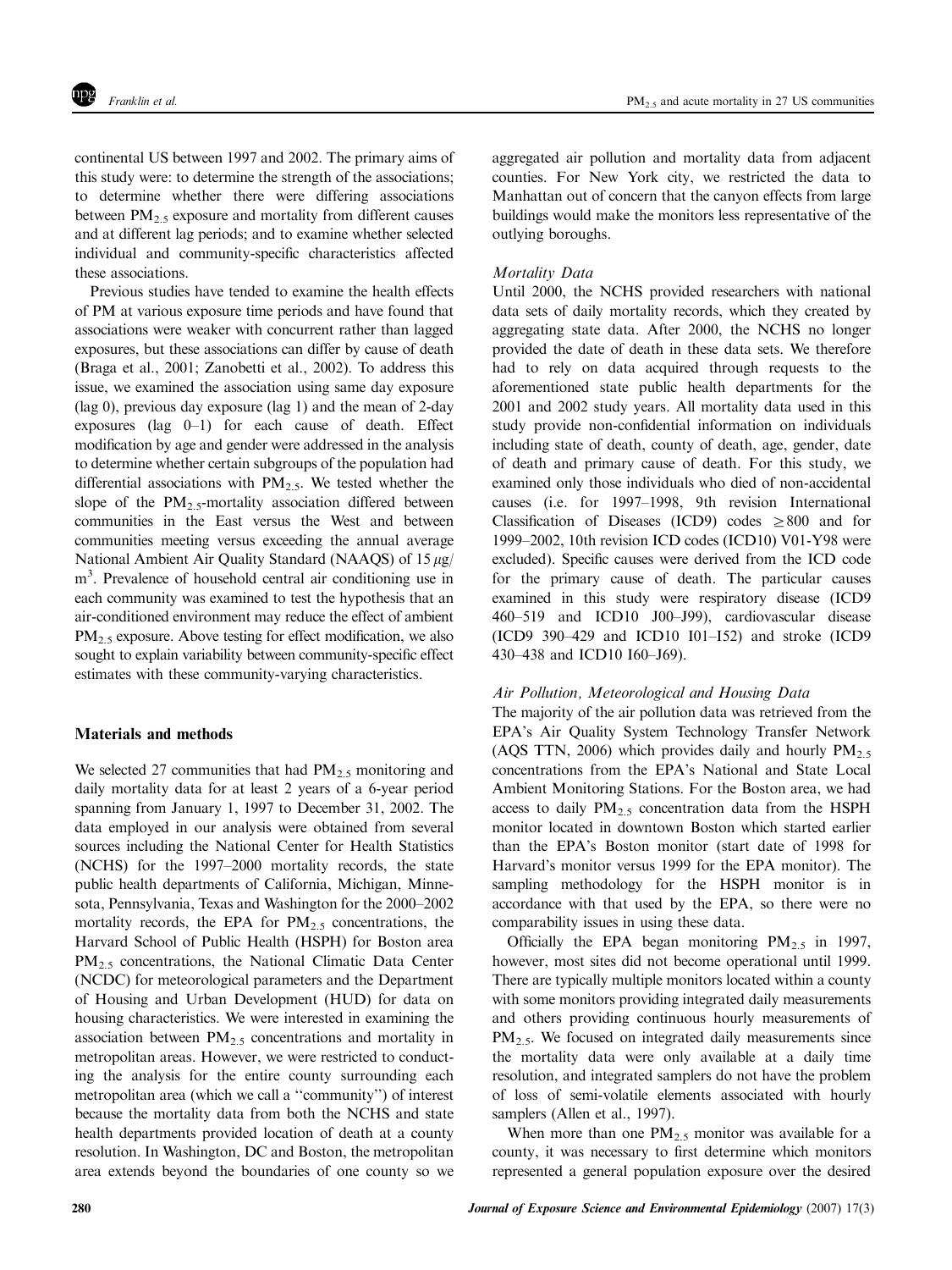area. To do this, correlation coefficients were computed for each pair of monitors within the county. Any monitor that was not well correlated with the others ( $r < 0.8$  for 2 or more monitor pairs within a county) likely measured a local pollution source that would not represent the general population exposure over the entire county. Such monitors were deleted from the analysis. Once appropriate monitors were identified, it was necessary to determine a summary measure of  $PM_{2.5}$  concentrations over the county. As the sampling schedule differed by monitor, with some having daily and others having measurements every 3–6 days, taking a simple average across multiple monitors would capture variation in monitor measurement patterns rather than the true variability in concentrations across the days measured in the county. To address this issue, we used an alternate averaging method based on an algorithm previously described by Schwartz (2000). After averaging we had almost daily  $PM_{2.5}$  concentrations for each of the 27 communities.

Meteorological data for each community in the study were obtained from the NCDC (2006). Daily records of dry bulb and dew point temperature were retrieved from the predominant weather station closest to each of the 27 communities and were matched by date with the daily  $PM<sub>2.5</sub>$ concentrations. We derived daily values of apparent temperature  $(T_{ap})$ , a measure which reflects the temperature the body actually perceives, from the dry bulb  $(T)$  and dew point  $(T<sub>dp</sub>)$  temperatures using the following equation:  $T<sub>ap</sub> =$  $-2.653 + 0.994T + 0.0153T_{dp}^2$  (all temperatures in Celsius).

Data for community-specific prevalence of household central air conditioning were obtained from the American Housing Survey available on the HUD website (AHS, 2006). Survey data were available for all communities and for almost every year in the study period, so we averaged the data over the available years to obtain one value of central air conditioning prevalence per community.

### Statistical Analysis

The statistical analysis was performed in two stages. In the first stage, a time-stratified case-crossover design was applied to examine the association between exposure to  $PM_2$ , and daily mortality in each community. This design is well suited to the study of air pollution exposure events on acute risk health effects such as mortality (Mittleman et al., 1995) because it inherently eliminates confounding by individual subject characteristics and longer time-varying covariates such as season (Bateson and Schwartz, 1999). As a result, the use of this design for air pollution studies is becoming widespread. Variables such as temperature and day of the week remain potential confounders because their short-term temporal fluctuations could be correlated with those of  $PM_{2.5}$  concentrations. These variables were addressed by including an indicator variable for day of the week as well as a quadratic spline of apparent temperature on the day of and the day before death in the model.

For each community, cases were defined as the set of all decedents during the study period. By definition of the case-crossover design, these cases acted as their own controls on a set of predefined control days proximate to the time they became cases. A time-stratified approach was used as it has been shown to produce unbiased conditional logistic regression estimates (Janes et al., 2005). Control days for a particular subject were chosen to be every third day within the same month and year that death occurred. Every third day was chosen to reduce autocorrelation between  $PM_{2.5}$  concentrations on successive days. Using a relatively short, month-long control period controls seasonal confounding and has been shown to produce unbiased estimates and coverage probabilities in simulation studies (Bateson and Schwartz, 1999). Conditional logistic regression was used to implement the casecrossover design. A lag 1 model for example, was structured such that the  $PM_{2.5}$  concentration the day before a particular subject's death was compared to the concentrations the day before his or her control days. The resultant effect size estimates were expressed as a percent increase in mortality associated with a 10  $\mu$ g/m<sup>3</sup> increase in previous day's PM<sub>2.5</sub> concentration. We also estimated the percent increase in mortality associated with  $PM_{2.5}$  concentration the day of the event and the average of the concentrations on the same day and the day before the event (lag  $0-1$ ). As there were some randomly missing exposure data, we were unable to make meaningful use of a distributed lag model. Effect modification by age and gender was tested by separately incorporating an interaction with  $PM_{2.5}$  into the conditional logistic regression model.

In doing multi-community studies, individual community estimates are often combined to generalize an overall effect across the study domain (Samoli et al., 2001). Thus, the second stage of the statistical analysis involved a metaanalysis of the community-specific effect estimates and their standard errors to obtain a pooled effect estimate. Heterogeneity in the pooled effect across the 27 communities was addressed first by using a random effects meta-analysis to obtain a 'heterogeneity' variance component (representing the true heterogeneity in response, above what would be expected by the stochastic variability in the estimates), and then by a meta-regression seeking to explain this heterogeneity. To test for significant heterogeneity, which indicated whether random effects were necessary, a Q-statistic was computed and compared to a  $\chi^2$  distribution with 26 degrees of freedom. Factors that differ between communities could be significant effect modifiers of the PM<sub>2.5</sub>-mortality association and may explain some of the heterogeneity (Schwartz, 2000). To address this, we applied a metaregression to examine three across-community varying characteristics: geographical region (East or West), whether the annual concentration of PM<sub>2.5</sub> exceeded the NAAQS of  $15 \mu g/m^3$  and the prevalence of central air conditioning.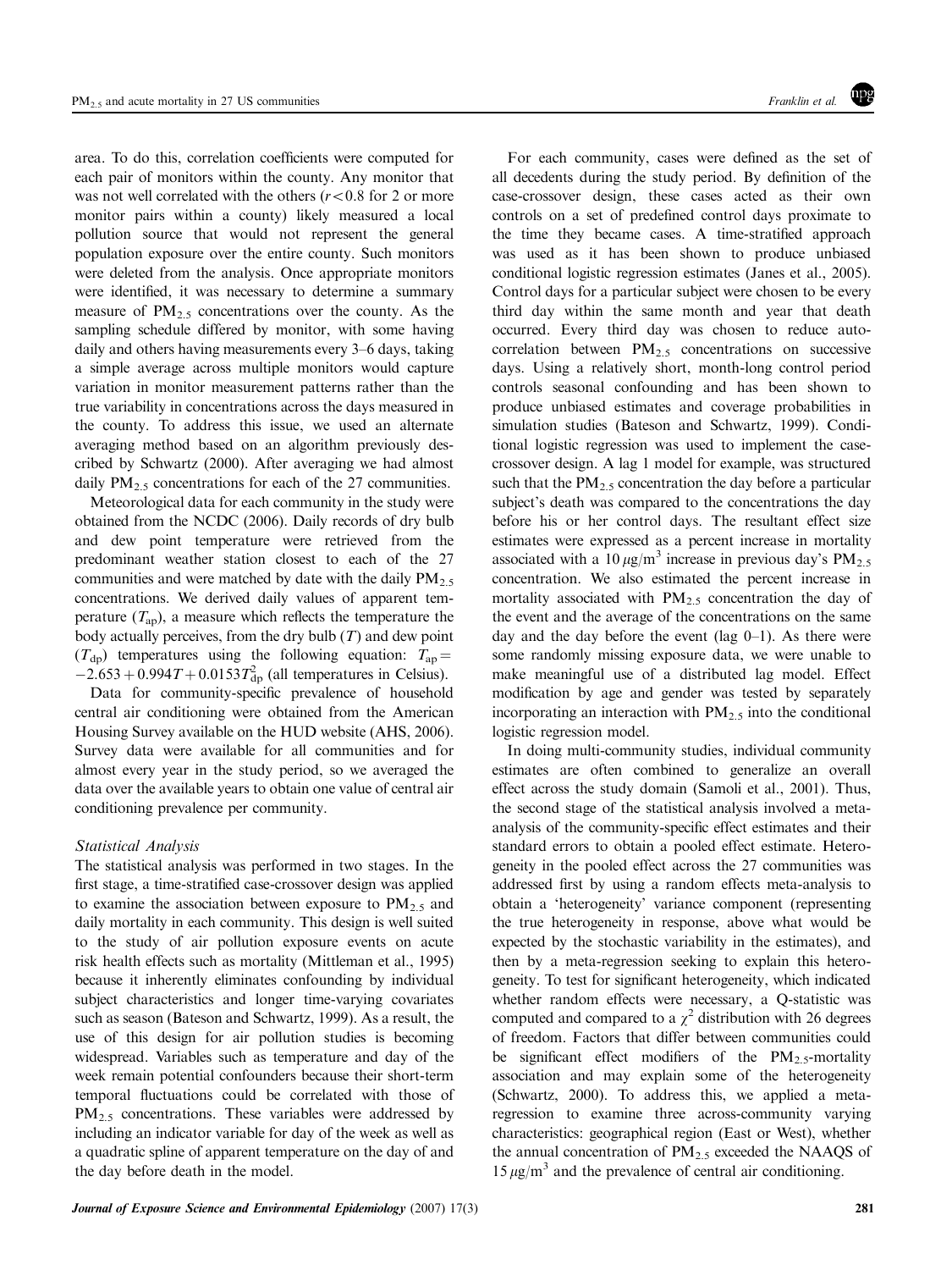The SAS statistical software package (SAS Institute Inc., 2003) was used to manage all data and implement the conditional logistic regression model to generate communityspecific effect estimates. Meta-analysis and meta-regression were performed using the R language (R 2.2.1, 2005).

## **Results**

The summary data for each community are presented in Table 1. In total, we examined 1,310,781 deaths between 1997 and 2002 across the 27 communities. Of these, respiratory disease accounted for 9.7%; heart disease accounted for 31.5%; and stroke accounted for 7.3% of all deaths.

The mean and s.d. for daily  $PM_{2.5}$  concentration and apparent temperature, an indicator for whether a particular community had summer peaking  $PM<sub>2.5</sub>$  concentrations, and the percent of homes with central air conditioning over the data years for each community are also shown in Table 1.  $PM_{2.5}$  concentrations ranged from  $9.3 \mu g/m^3$  in Palm Beach, FL to  $28.5 \mu g/m^3$  in Riverside, CA, while the mean concentration across all communities was  $15.7 \,\mu g/m^3$ . On average there were 5.9% missing data for the 26 locations for which we obtained an adjusted daily  $PM_2$ , concentration from the EPA network, while the Boston HSPH site had 23.8% missing data due to a problem with the monitor in 2000.

The community-specific estimates of the association between all-cause deaths and exposure to  $PM_2$ , on the day before death are illustrated in Figure 1. We saw a statistically significant effect in large communities in the Northeast (Boston, Manhattan, Philadelphia), the Ohio River Valley (Cleveland, Columbus), the Midwest (Chicago, Memphis, Milwaukee) and the Southwest (Fresno, Phoenix, Sacramento, San Diego).

The results of pooling these estimates are presented in Table 2. We found significant heterogeneity amongst the community-specific effect estimates (Q-statistic  $P \leq 0.001$ ) for all-cause, respiratory and cardiovascular mortality. The test for homogeneity was not rejected for the lag 1 and lag 0–1 exposure periods for stroke, indicating a fixed-effects

| City                        | Years of<br>available data | Total<br>deaths | Respiratory <sup>a</sup> | Cardiovascular <sup>a</sup> | Stroke <sup>a</sup> | Mean<br>(SD) daily<br>$PM_2$<br>$(\mu g/m^3)$ | Summer<br>peaking<br>$PM_{2.5}$ ? | Mean (SD)<br>daily apparent<br>temperature<br>$({}^{\circ}C)$ | $\%$ (SD) homes<br>with central<br>Air<br>conditioning |
|-----------------------------|----------------------------|-----------------|--------------------------|-----------------------------|---------------------|-----------------------------------------------|-----------------------------------|---------------------------------------------------------------|--------------------------------------------------------|
| Birmingham, AL              | 1999-2000                  | 17,361          | 10.2                     | 27.7                        | 8.5                 | 20.4(9.8)                                     | Y                                 | 17.9(10.6)                                                    | 76.6(1.9)                                              |
| Boston, MA <sup>b</sup>     | 1998-2000                  | 71,025          | 11.8                     | 28.3                        | 6.3                 | 10.4(6.5)                                     | Y                                 | 10.3(10.1)                                                    | 16.9(2.4)                                              |
| Chicago, IL                 | 1999-2000                  | 87,729          | 9.1                      | 33.2                        | 6.6                 | 17.4(8.6)                                     | ${\bf N}$                         | 9.5(11.8)                                                     | 50.0(2.2)                                              |
| Cincinnati, OH              | 1999-2000                  | 18,810          | 10.2                     | 28.7                        | 7.8                 | 18.6(8.2)                                     | Y                                 | 13.2(11.2)                                                    | 58.2 (4.2)                                             |
| Cleveland, OH               | 1999-2000                  | 31,846          | 7.8                      | 36.1                        | 6.0                 | 18.3(9.5)                                     | $\mathbf Y$                       | 10.0(11.3)                                                    | 40.5(3.0)                                              |
| Columbus, OH                | 1999-2000                  | 19,057          | 9.6                      | 30.0                        | 7.4                 | 17.6(9.3)                                     | Y                                 | 11.3(11.6)                                                    | 72.1(3.5)                                              |
| Dallas, TX                  | 1999-2002                  | 55,575          | 9.0                      | 31.1                        | 7.2                 | 13.1(6.1)                                     | Y                                 | 19.6(11.2)                                                    | 88.9 (3.0)                                             |
| Detroit, MI                 | 1999-2002                  | 72,327          | 8.2                      | 37.2                        | 5.9                 | 16.5(9.3)                                     | Y                                 | 10.3(11.5)                                                    | 53.4 (4.2)                                             |
| Fresno, CA                  | 1999-2002                  | 21,599          | 10.7                     | 32.8                        | 8.8                 | 22.5(21.6)                                    | ${\bf N}$                         | 16.6(8.4)                                                     | 78.2 (3.4)                                             |
| Houston, TX                 | 1999-2002                  | 86,370          | 7.9                      | 30.3                        | 7.8                 | 12.9(5.9)                                     | Y                                 | 22.2(10.0)                                                    | 83.8 (1.2)                                             |
| Indianapolis, IN            | 1999-2000                  | 18,162          | 10.3                     | 29.0                        | 7.2                 | 17.0(8.0)                                     | Y                                 | 12.0(11.6)                                                    | 77.5(2.0)                                              |
| Las Vegas, NV               | 1999-2000                  | 19.664          | 11.0                     | 31.7                        | 6.8                 | 11.1(6.6)                                     | $\mathbf N$                       | 18.9(9.7)                                                     | 92.5(2.6)                                              |
| Los Angeles, CA             | 1999-2002                  | 227,332         | 9.9                      | 36.1                        | 7.7                 | 22.3(12.5)                                    | ${\bf N}$                         | 16.4(4.1)                                                     | 33.5(1.9)                                              |
| Manhattan, NY               | 1999-2000                  | 31,101          | 8.7                      | 33.3                        | 4.0                 | 16.3(8.52)                                    | Y                                 | 12.2(10.6)                                                    | 9.4(0.5)                                               |
| Memphis, TN                 | 1999-2000                  | 18,476          | 8.8                      | 33.7                        | 8.4                 | 15.7(7.1)                                     | Y                                 | 18.3 (11.4)                                                   | 75.6(3.5)                                              |
| Milwaukee, WI               | 1997-2000                  | 36,637          | 9.9                      | 31.8                        | 8.0                 | 14.1(8.5)                                     | ${\bf N}$                         | 8.9(11.4)                                                     | 50.8(3.8)                                              |
| Minneapolis, MN             | 1999-2002                  | 33,501          | 9.8                      | 21.9                        | 7.6                 | 11.4(7.2)                                     | $\mathbf N$                       | 7.9(12.6)                                                     | 62.2(15.0)                                             |
| Palm Beach, FL              | 1999-2000                  | 25,233          | 7.9                      | 38.0                        | 6.8                 | 9.3(4.8)                                      | $\mathbf N$                       | 26.6(6.2)                                                     | 87.6 (0.8)                                             |
| Philadelphia, PA            | 1999-2002                  | 66,074          | 8.5                      | 30.3                        | 6.7                 | 15.3(9.1)                                     | Y                                 | 13.4(11.0)                                                    | 44.7(3.2)                                              |
| Phoenix, AZ                 | 1999-2000                  | 44,722          | 12.0                     | 30.1                        | 7.3                 | 12.2(6.8)                                     | ${\bf N}$                         | 22.2(9.5)                                                     | 90.8(1.0)                                              |
| Pittsburgh, PA              | 1999-2002                  | 68,155          | 9.5                      | 32.8                        | 7.2                 | 15.6(8.7)                                     | Y                                 | 10.3(10.9)                                                    | 45.3(3.7)                                              |
| Riverside, CA               | 1999-2002                  | 44,522          | 11.2                     | 36.7                        | 7.7                 | 28.5(17.1)                                    | Y                                 | 21.0(9.8)                                                     | 72.0(2.3)                                              |
| Sacramento, CA              | 1999-2002                  | 36,847          | 11.2                     | 31.1                        | 9.0                 | 14.1(13.5)                                    | ${\bf N}$                         | 14.3(6.7)                                                     | 78.3 (0.6)                                             |
| San Diego, CA               | 1999-2002                  | 75,632          | 10.9                     | 31.3                        | 8.4                 | 15.9(8.3)                                     | N                                 | 16.4(4.1)                                                     | 28.8(5.6)                                              |
| Seattle, WA                 | 1999-2002                  | 48,728          | 10.7                     | 26.1                        | 9.3                 | 10.4(6.4)                                     | $\mathbf N$                       | 8.8(5.8)                                                      | 5.3(0.3)                                               |
| Tampa, FL                   | 1999-2000                  | 17,442          | 9.4                      | 31.5                        | 7.7                 | 12.9(5.7)                                     | N                                 | 25.1(7.8)                                                     | 84.5(3.5)                                              |
| Washington, DC <sup>c</sup> | 1999-2000                  | 16,854          | 6.9                      | 29.4                        | 5.2                 | 15.8(8.7)                                     | Y                                 | 14.7(10.6)                                                    | 80.9(1.5)                                              |

Table 1. Community characteristics.

a Percent of all cause mortality.

**PRepresents Boston metro area: Middlesex, Norfolk and Suffolk counties.** 

c Represents Washington and Arlington counties.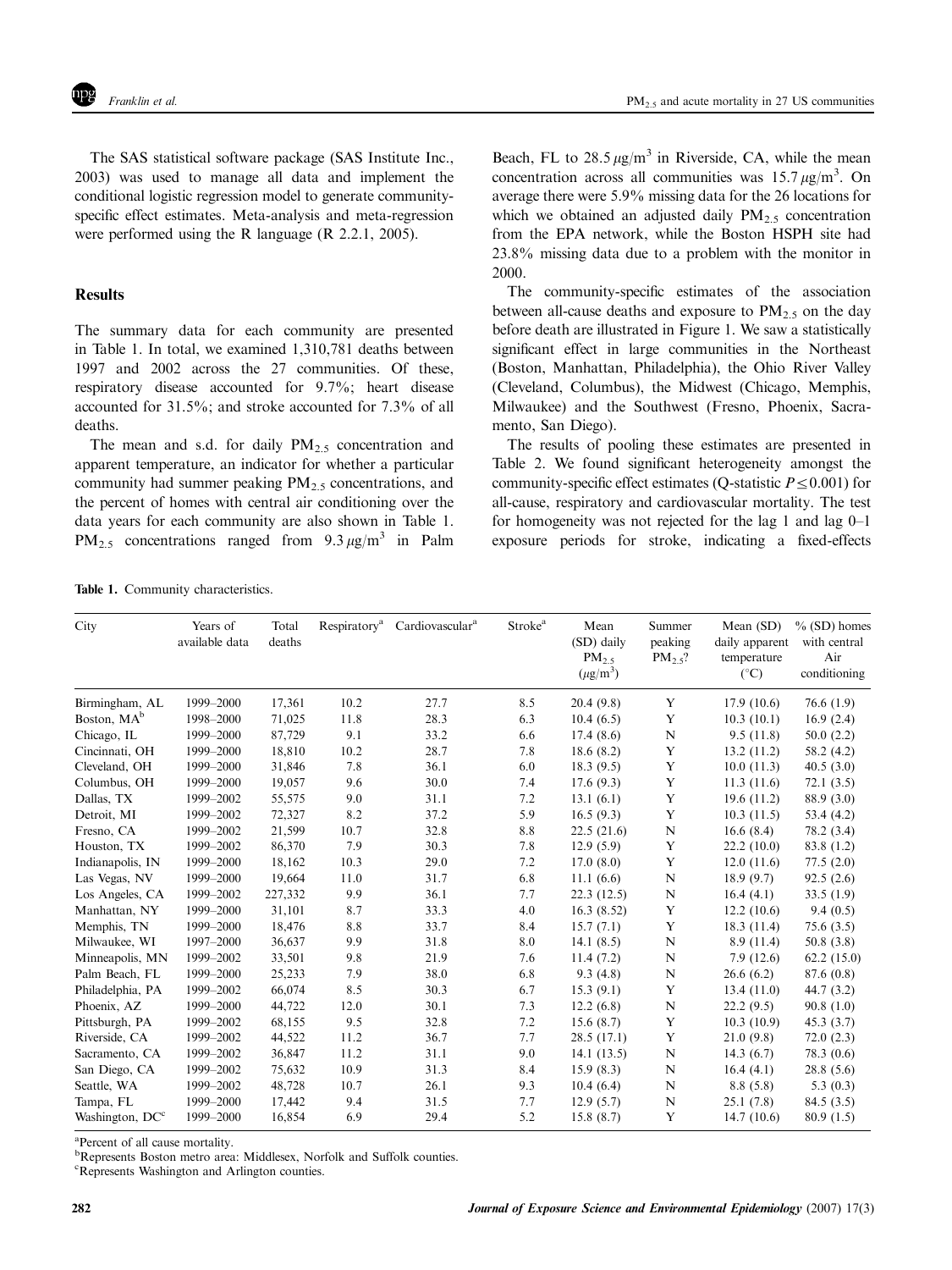

**Figure 1.** Community-specific estimates of the percent increase in all-cause mortality with a 10  $\mu$ g/m<sup>3</sup> increase in previous day's concentration PM<sub>2.5</sub> ( $\blacksquare$  represents estimate and its size is inversely proportional to the variance; lines around  $\blacksquare$  are 95% CI).

**Table 2.** Estimated percent increase in all-cause and specific-cause daily mortality with a 10  $\mu$ g/m<sup>3</sup> increase in PM<sub>2.5</sub>.

|                             | Lag model      |                  |                   |                  |                |               |  |  |  |
|-----------------------------|----------------|------------------|-------------------|------------------|----------------|---------------|--|--|--|
|                             |                | Lag <sub>0</sub> |                   | Lag <sub>1</sub> |                | Lag $0-1$     |  |  |  |
| Mortality cause             | $\frac{0}{0}$  | 95% CI           | $\frac{0}{0}$     | 95% CI           | $\frac{0}{0}$  | 95% CI        |  |  |  |
| All-cause <sup>a</sup>      | 0.67           | $-0.12, 1.46$    | 1.21              | 0.29, 2.14       | 0.82           | 0.02, 1.63    |  |  |  |
| Respiratory <sup>a</sup>    | 1.31           | $-0.10, 2.73$    | 1.78              | 0.20, 3.36       | 1.67           | 0.19, 3.16    |  |  |  |
| Cardiovascular <sup>a</sup> | 0.34           | $-0.61, 1.28$    | 0.94              | $-0.14, 2.02$    | 0.54           | $-0.47, 1.54$ |  |  |  |
| Stroke                      | $0.62^{\rm b}$ | $-0.69, 1.94$    | 1.03 <sup>c</sup> | 0.02, 2.04       | $0.67^{\circ}$ | $-0.23, 1.57$ |  |  |  |

<sup>a</sup>P-value for test of homogeneity  $\leq 0.001$  for all lags.<br>b<sub>P</sub> value for test of homogeneity – 0.03

 ${}^{b}P$ -value for test of homogeneity = 0.03.

 ${}^cP$ -value for test of homogeneity  $> 0.1$ .

meta-analysis was appropriate for pooling these estimates. As expected, we found a stronger association between lag 1 exposure and mortality than for same day exposure. Allcause deaths increased by  $1.21\%$  (95% CI 0.29, 2.14%), respiratory related deaths increased by 1.78 % (95% CI 0.20, 3.36) and stroke related deaths increased by 1.03% (95% CI 0.02, 2.04) with a  $10 \mu g/m^3$  increase in previous day  $PM<sub>2.5</sub>$  concentration. Although not significant, cardiovascular related deaths showed the same pattern. Therefore, in all cases the strongest associations between  $PM_{2.5}$  and mortality occurred with exposure the day before death. Compared to lag 0, the effect sizes were 1.3–2.8 times larger for the lag 1 exposure. The lag 0–1 exposure did not perform better than the lag 1 exposure.

The lag 1 exposure period was used for all examinations of effect modification. Age was an effect modifier of the association between all-cause and specific-cause mortality and  $PM_2$ , exposure the day before death (Table 3), although the coefficient was only significant for all cause and stroke related mortality ( $P = 0.02$  and  $P = 0.03$ ). We note that the percent increase in all-cause and every specific-cause mortality with a  $10 \mu g/m^3$  increase in lag 1 PM<sub>2.5</sub> was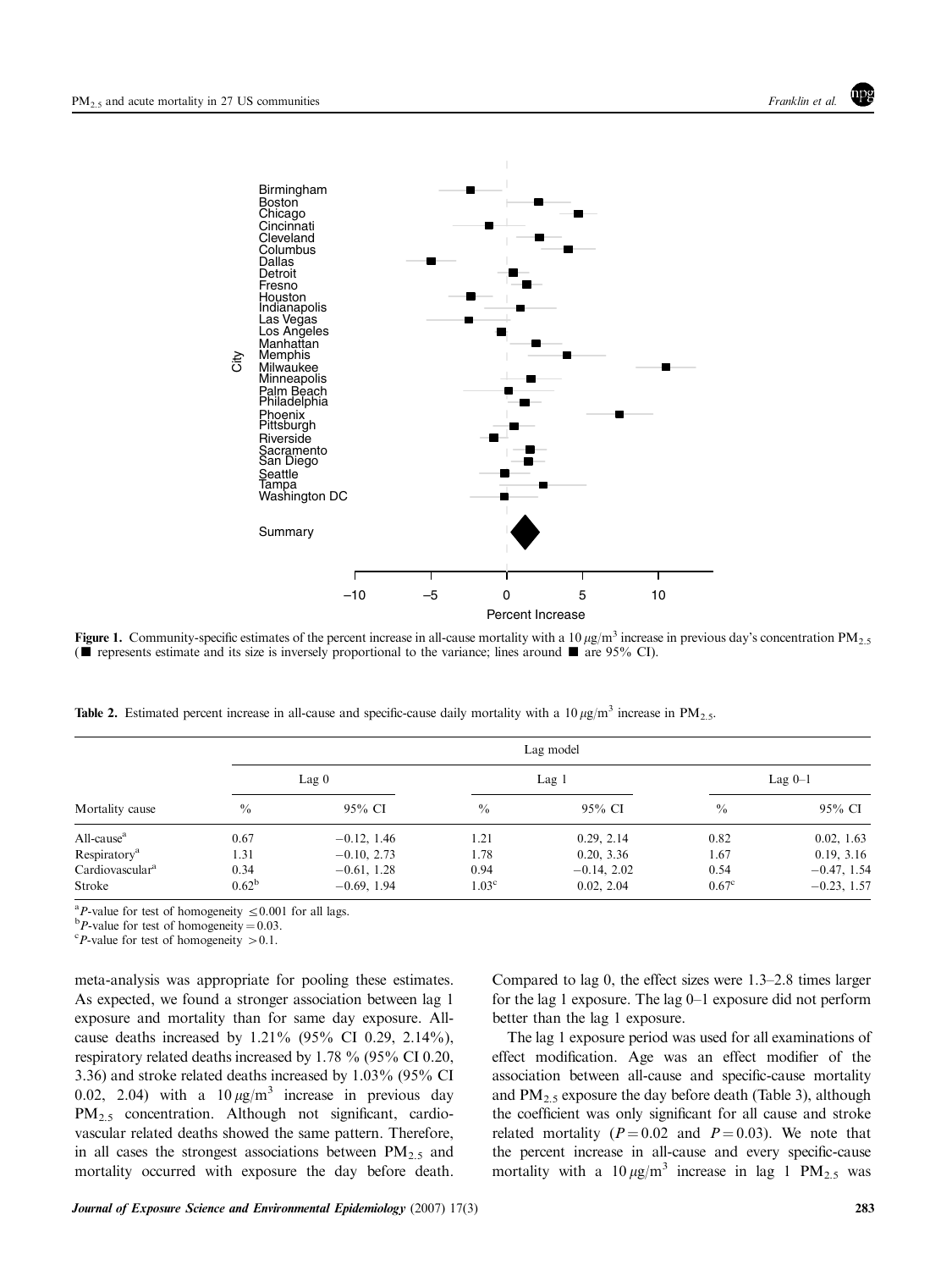|                               | Mortality cause   |               |               |               |                |               |                |               |  |
|-------------------------------|-------------------|---------------|---------------|---------------|----------------|---------------|----------------|---------------|--|
|                               | All-cause         |               | Respiratory   |               | Cardiovascular |               | Stroke         |               |  |
| Effect modifier <sup>a</sup>  | $\frac{0}{0}$     | 95% CI        | $\frac{0}{0}$ | 95% CI        | $\frac{0}{0}$  | 95% CI        | $\frac{0}{0}$  | 95% CI        |  |
| $Age \geq 75$                 | $1.66^{b}$        | 0.62, 2.70    | 1.85          | 0.27, 3.44    | 1.29           | 0.15, 2.42    | $1.52^{\rm b}$ | 0.37, 2.67    |  |
| Age < 75                      | 0.62              | $-0.30, 1.55$ | 1.53          | $-0.67, 3.74$ | 0.26           | $-1.04, 1.56$ | $-0.78$        | $-2.32, 0.76$ |  |
| Male                          | 1.06              | 0.07, 2.06    | 1.90          | 0.14, 3.65    | 0.52           | $-0.63, 1.66$ | 0.79           | $-0.42, 2.02$ |  |
| Female                        | 1.34              | 0.40, 2.27    | 1.57          | $-0.22, 3.35$ | 1.30           | 0.14, 2.46    | 0.79           | $-0.51, 2.09$ |  |
| East <sup>d</sup>             | 1.95 <sup>c</sup> | 0.50, 3.40    | 2.66          | 0.33, 5.00    | 1.52           | 0.06, 2.98    | 1.16           | $-0.40, 2.73$ |  |
| West <sup>e</sup>             | 0.05              | $-1.80, 1.89$ | 0.67          | $-2.00, 3.34$ | 0.11           | $-2.03, 2.24$ | 0.94           | $-0.38, 2.26$ |  |
| $PM_{2.5} > 15 \,\mu g/m^3$   | 1.10              | $-0.43, 2.64$ | 1.42          | $-0.84, 3.68$ | 0.88           | $-0.87, 2.62$ | 0.91           | $-0.28, 2.10$ |  |
| $PM_{2.5} \le 15 \,\mu g/m^3$ | 1.41              | $-0.49, 3.30$ | 2.46          | $-0.49, 5.42$ | 1.09           | $-1.15, 3.32$ | 1.36           | $-0.56, 3.27$ |  |

**Table 3.** Effect modification of age, gender, geographic location and attainment of the  $PM_{2.5}$  NAAQS on the estimated percent increase in mortality with a  $10\mu$ g/m<sup>3</sup> increase in previous day's PM<sub>2.5</sub> concentration.

a Effect modification of age and gender was assessed by adding an interaction term to the case-crossover model. Effect modification by geographic location and NAAQS  $PM<sub>2.5</sub>$  standard was assessed by using meta-regression.

 $bP$ -value  $\leq$  0.05 for the coefficient of effect modification.

 ${}^cP$ -value  $\leq$  0.1 for the coefficient of effect modification.

Includes Birmingham, Boston, Chicago, Cincinnati, Cleveland, Columbus, Detroit, Indianapolis, Manhattan, Memphis, Milwaukee, Minneapolis, Palm Beach, Philadelphia, Pittsburgh, Tampa, Washington, DC.

e Includes Dallas, Fresno, Houston, Las Vegas, Los Angeles, Phoenix, Riverside, Sacramento, San Diego, Seattle.

**Table 4.** Effect modification of central air conditioning prevalence on the estimated percent increase in mortality with a  $10\mu\text{g/m}^3$  increase in previous day's  $PM_{2.5}$  concentration.

|                 |                                                    | Percent increase in mortality at percentile of air conditioning prevalence |                                |                              |                |  |  |
|-----------------|----------------------------------------------------|----------------------------------------------------------------------------|--------------------------------|------------------------------|----------------|--|--|
|                 |                                                    |                                                                            | $25th$ percentile <sup>a</sup> | 75th percentile <sup>b</sup> |                |  |  |
| Mortality cause | Coefficient of effect modification <i>P</i> -value | $\frac{0}{0}$                                                              | 95% CI                         | $\frac{0}{0}$                | 95% CI         |  |  |
| All-cause       | 0.44                                               | 1.50                                                                       | 0.13, 2.88                     | 0.85                         | $-0.64$ , 2.35 |  |  |
| Respiratory     | 0.33                                               | 2.27                                                                       | 0.27, 4.27                     | 1.04                         | $-1.29, 3.37$  |  |  |
| Cardiovascular  | 0.83                                               | 1.04                                                                       | $-0.54, 2.63$                  | 0.81                         | $-0.93, 2.61$  |  |  |
| Stroke          | 0.99                                               | 1.04                                                                       | $-0.44, 2.53$                  | 1.03                         | $-0.76, 2.83$  |  |  |

<sup>a</sup>Prevalence of central air conditioning at the 25th percentile =  $45\%$ .<br><sup>b</sup>Prevalence of central air conditioning at the 75th percentile =  $80\%$ .

<sup>b</sup>Prevalence of central air conditioning at the 75th percentile =  $80\%$ .

significant for subjects 75 years of age or older. Moreover, these estimates were almost three times larger than the effect for those younger than 75 years of age.

Although gender was not a statistically significant modifier of the association between mortality and  $PM_{2.5}$  exposure the day before death (Table 3), a suggestive pattern was seen. Females had a somewhat larger response than males, which was more pronounced for cardiovascular deaths, but reversed for respiratory deaths.

Meta-regression results (Table 3) of the effect modification by geographic location showed that while eastern communities exhibited statistically significant effect estimates which were much larger than western communities, none of the coefficients of effect modification were statistically significant at the  $\alpha = 0.05$  level. Similarly, the coefficient of effect modification for attainment of the annual NAAQS  $PM_{2.5}$ standard did not significantly modify the  $PM_{2.5}$ -mortality association. However, the effect size in communities with annual  $PM_{2.5}$  below the standard was approximately  $20\%$ higher than in the more polluted communities.

Central air conditioning prevalence had a marked impact on the  $PM_{2.5}$  effect size (Table 4). We examined the percent increase in mortality with a  $10 \mu g/m^3$  increase in lag 1 PM<sub>2.5</sub> at the 25th and 75th percentile of the distribution of air conditioning prevalence. At the 25th percentile (45%), we found that the effect estimates for all-cause and respiratory deaths were significant. At the 75th percentile (80%), the magnitude of the  $PM_2$ , effect for all-cause, respiratory and cardiovascular deaths dropped substantially.

We also looked at the effect in 15 of the 27 communities that had summer peaking  $PM_{2.5}$  concentrations (Table 5). These communities have their highest seasonal average PM<sub>2.5</sub> concentration occurring in the summer months (June, July and August), and hence should exhibit greater effect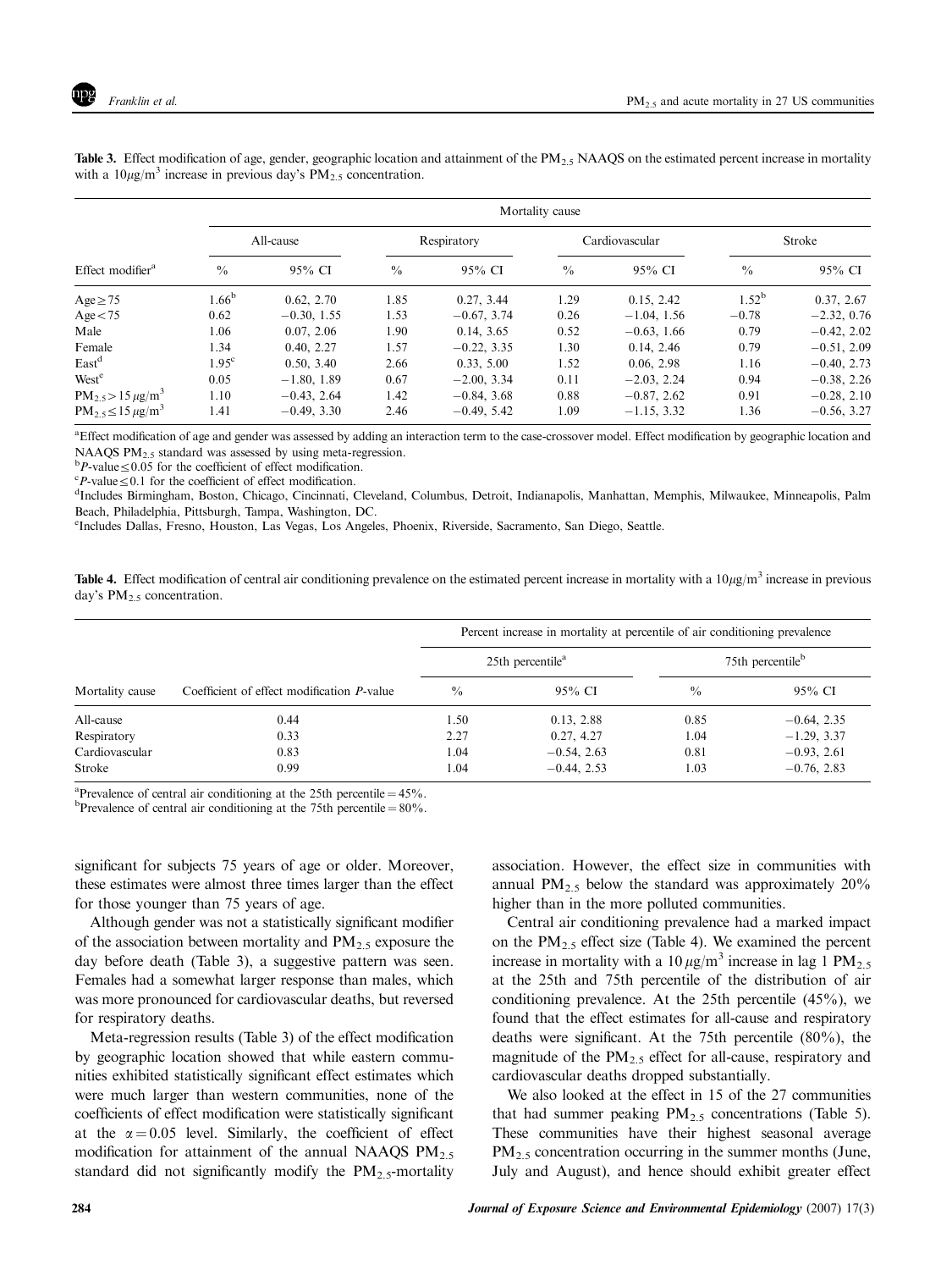**Table 5.** Effect modification of central air conditioning prevalence on the estimated percent increase in mortality with a 10  $\mu$ g/m<sup>3</sup> increase in previous day's  $PM_{2.5}$  in cities with summer peaking  $PM_{2.5}$  concentrations.

| Mortality cause |                                                    | Percent increase in mortality at percentile of air conditioning prevalence |                              |                              |               |  |  |
|-----------------|----------------------------------------------------|----------------------------------------------------------------------------|------------------------------|------------------------------|---------------|--|--|
|                 |                                                    |                                                                            | 25th percentile <sup>a</sup> | 75th percentile <sup>b</sup> |               |  |  |
|                 | Coefficient of effect modification <i>P</i> -value | $\frac{0}{0}$                                                              | 95% CI                       | $\frac{0}{0}$                | 95% CI        |  |  |
| All-cause       | 0.05                                               | 1.01                                                                       | $-0.30, 2.32$                | $-0.55$                      | $-1.95, 0.85$ |  |  |
| Respiratory     | 0.04                                               | 0.76                                                                       | $-1.38, 2.90$                | $-2.08$                      | $-4.47, 0.31$ |  |  |
| Cardiovascular  | 0.08                                               | 0.43                                                                       | $-0.86, 1.72$                | $-1.02$                      | $-2.44, 0.41$ |  |  |
| Stroke          | 0.49                                               | $-0.18$                                                                    | $-2.08$ , 1.73               | 0.69                         | $-1.19, 2.57$ |  |  |

<sup>a</sup>Prevalence of central air conditioning at the 25th percentile =  $45\%$ .<br><sup>b</sup>Prevalence of central air conditioning at the 75th percentile =  $77\%$ .

<sup>b</sup>Prevalence of central air conditioning at the 75th percentile =  $77\%$ .

modification by a characteristic only used in the summer. We found that central air conditioning prevalence significantly modified the association between all-cause ( $P = 0.05$ ) and respiratory ( $P = 0.04$ ) mortality and PM<sub>2.5</sub>. Across all outcomes, the effect of  $PM_{2.5}$  disappeared in communities with high central air conditioning prevalence and summer peaking particle concentrations.

## Discussion

The EPA began regulating  $PM_{2.5}$  in 1997 based on a few epidemiological and toxicological studies that provided evidence that smaller particles are more harmful to health than larger particles. Almost 10 years later there continues to be a lack of  $PM_2$ , health effects studies in the literature, particularly multi-year and multi-community based studies of its acute effect on specific causes of mortality. In our study of 27 communities and over 1.3 million deaths we found that in comparison to similar studies of  $PM_{10}$ , the association between  $PM_{2.5}$  and daily mortality was over three times larger. For instance, a  $10 \mu g/m^3$  increase in previous day's  $PM_{10}$  has been associated with a 0.27% and 0.35% increase in all-cause mortality (Dominici et al., 2005; Zeka et al., 2005); we found this increase to be 1.21% with  $PM_{2.5}$ . A recent study of  $PM_{2.5}$  and mortality in four Australian cities reported an almost identical effect size (Simpson et al., 2005) to ours. In our study, the largest specific-cause association with  $PM_{2.5}$  occurred for respiratory related deaths and its magnitude was larger than that associated with  $PM_{10}$  (Zeka et al., 2005). It is plausible that the increased respiratory mortality is effected through inflammatory responses in pulmonary cells as observed in experimental studies (van Eeden et al., 2005).

We also found a significant association with deaths from stroke that was not modified by age, gender nor did it display significant heterogeneity across communities. Associations between  $PM_{10}$  and stroke deaths have been found (Hong et al., 2002; Zeka et al., 2005), and a recent epidemiological study attributed a significant increase in ischemic stroke hospital admissions to an increase in  $PM_{10}$  concentrations (Wellenius et al., 2005). Three possible mechanisms including induced systemic inflammatory response, changes in hemostatic factors, and decreased heart rate variability were suggested for this finding.

Notably, our effect estimates are larger than those obtained by converting the  $PM_{10}$  coefficients using the average  $PM_{2,5}$  to  $PM_{10}$  ratio, and assuming all of the  $PM_{10}$  effect was due to  $PM_{2.5}$ . This indicates that there would be an underestimate of the risk of acute effects of  $PM_{2.5}$  in studies using this approach. It also suggests that the greater degree of measurement error resulting from using ambient  $PM_{10}$  as a surrogate for personal exposure instead of ambient  $PM_{2.5}$  may have introduced downward bias into the effect estimates. Thus, the greater effect size we observed likely reflects both the greater toxicity of  $PM<sub>2.5</sub>$  and absence of measurement error inherent in using  $PM_{10}$  as a surrogate for  $PM_{2.5}$ .

We examined subgroups of the population to determine whether the  $PM_{2.5}$ -mortality association differed from that of the overall population. Our observation of a statistically significant difference in the effect estimates for subjects 75 years and older suggests that the elderly are more susceptible to increases in  $PM_{2.5}$ . The elderly have been examined in several prior studies of health effects associated with particulate matter air pollution and are frequently linked to having increased susceptibility in comparison to younger individuals (Zeka et al., 2006). There have been fewer studies of gender in air pollution studies and we found suggestive evidence that women were more susceptible to the effects of  $PM<sub>2.5</sub>$ , particularly with respect to cardiovascular related mortality. In the Atherosclerosis Risk in Communities Study (Schroeder et al., 2003) a significant association between lung function and 10-year incidence of coronary, heart disease (CHD) in both genders was found; however, lung function had a greater proportional effect on the hazard of developing CHD in women than in men. Suggested biological plausibility for this finding included gender differences in the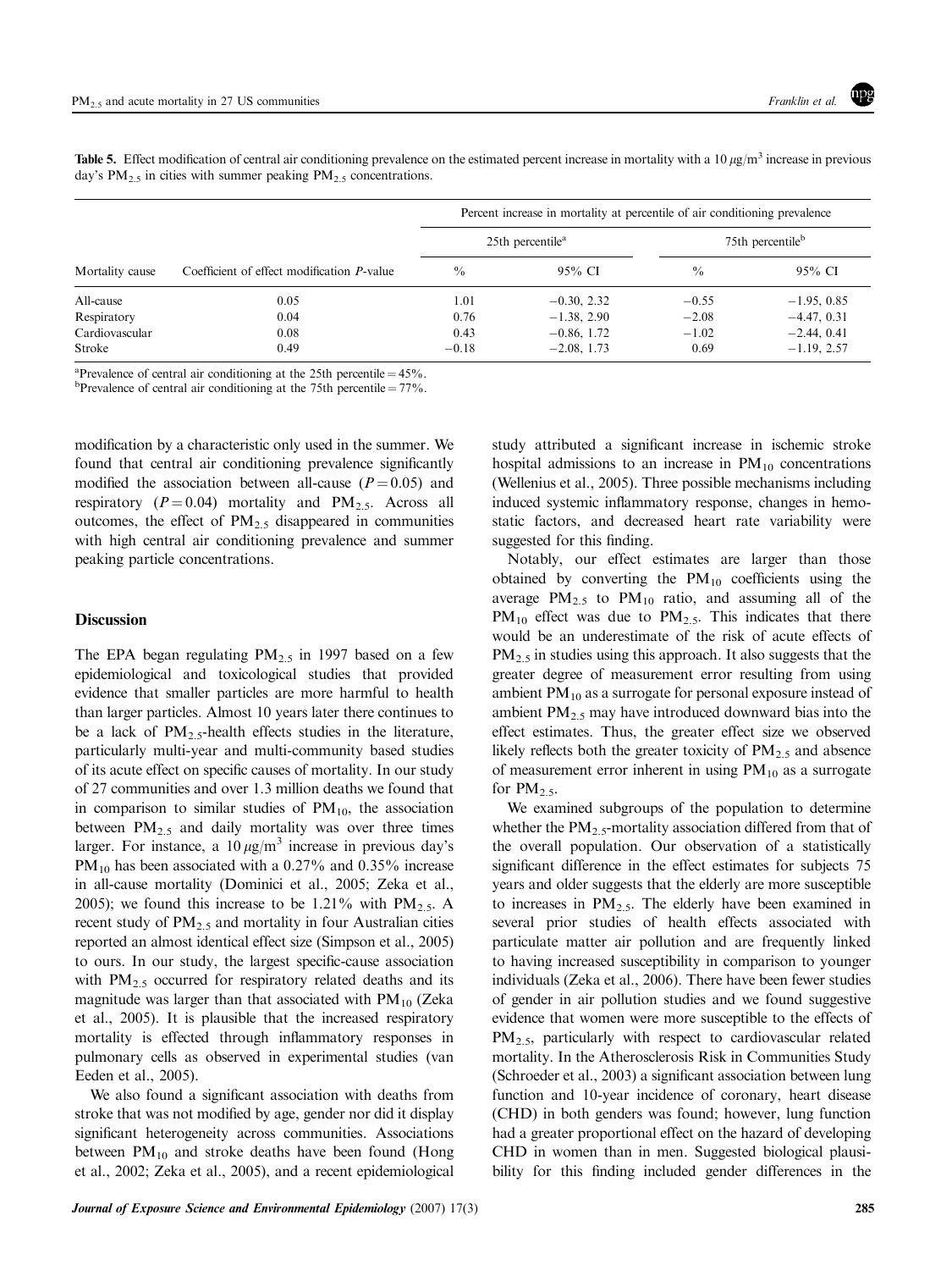anatomy and physiology of the respiratory system, and differences in particle deposition in the lung (Bennett et al., 1996; Kim and Hu, 1998). An epidemiological study by Zanobetti and Schwartz (2000) found that the effect of  $PM_{10}$ on mortality was higher in women than in men, and Ito and Thurston (1996) found a similar effect in African American women.

Examination of community-specific characteristics as effect modifiers of the PM<sub>2.5</sub>-mortality relationship led to interesting results. The magnitude of all effect estimates was consistently greater in eastern communities than in western communities, indicating that there is a regional difference in the effect of  $PM_{2.5}$  exposure. The lack of statistical significance the may be explained by the fact that far fewer of the communities we examined were located in the West, and that we classified two south-centrally located communities (Dallas and Houston, TX) as ''western'' in order to increase the sample size for the West. The regional differences we observed are corroborated by a recent study by Dominici et al. (2006) who found that the association between a  $10 \mu g/m^3$  increase in PM<sub>2.5</sub> and hospital admissions for cardiovascular outcomes was significantly higher in the East than in the West.

Even though the change in the relationship was not statistically significant, a larger effect was observed for communities with annual concentrations below  $15 \mu g/m^3$  than above  $15 \mu g/m^3$ . This pattern occurred for all-cause and each specific-cause of death, suggesting that health effects may still be seen below the NAAQS standard.

We found a marked decrease in the effect of  $PM_{2.5}$  with an increase in central air conditioning prevalence. As it had been found that the association between  $PM_{10}$  and hospital admissions for cardiovascular and cardiopulmonary disease was significantly decreased in cities where central air conditioning use was higher (Janssen et al., 2002), we were interested in seeing whether we would see an effect of central air conditioning across our 27 communities. Overall, we found that central air conditioning resulted in a large, although not statistically significant, reduction in mortality associated with  $PM_{2.5}$ . As air conditioning is mostly used in the summer months, it was of interest to see how the  $PM_{2.5}$ mortality association changed for a subset of communities having summer peaking  $PM_{2.5}$  concentrations. For this subset, we found a substantial and statistically significant reduction in all-cause and respiratory mortality associated with  $PM_{2.5}$  indicating that central air conditioning may provide a ''protective'' effect. This observed effect modification was likely due to a reduction in exposure to ambient PM<sub>2.5</sub> because of filters in air conditioners and low air exchange rates typical in air-conditioned homes. The latter is supported by the work of Sarnat et al. (2000) who showed that the slope of the association between personal exposure to  $PM_{2.5}$  and ambient  $PM_{2.5}$  was smaller in low ventilation environments.

Some of the variance in the estimated coefficients across all of the communities in our study represents true variation in the concentration-response relation, but much of it is stochastic variability. Geography accounts for 17% of the estimated true variation of all-cause deaths between communities but only 3% for stroke-related deaths. Whether or not a community meets the annual NAAQS standard contributes  $\langle 1\%$  of the estimated true variation. On the other hand, central air conditioning was able to explain 60% of the estimated true variation of respiratory deaths and 35% of allcause deaths. While this is a substantial portion of the variation, particularly for respiratory deaths, unexplained variability remains. Likely candidates include variations in other factors that affect exposure such as time spent outdoors, other housing characteristics and variations in the composition of the particles. Toxicity of the particle may not solely be related to its size, but also to its composition (Laden et al., 2000). Unfortunately, information on composition was not available for us to explore its effect in these communities.

To investigate co-pollutants, Dominici et al. (2005) adjusted for ozone, nitrogen dioxide, sulfur dioxide and carbon monoxide and found no change in the magnitude of the effect between  $PM_{10}$  and mortality, suggesting that the univariate association between particulate matter and mortality is not confounded by other pollutants. Similarly, Schwartz (2004) used a case-crossover approach to examine the  $PM_{10}$ -mortality association and found that when control days were matched on concentrations of gaseous air pollutants, the  $PM_{10}$  effect was not significantly changed from when no matching was done. Given this literature and the fact that inclusion of gases would reduce the power in our study, we chose not to investigate co-pollutants as there is no reason to believe they would behave any differently with the  $PM_{2.5}$ -mortality relationship.

Although we have taken an adjusted average of  $PM<sub>2.5</sub>$ concentrations from a few monitors to characterize a population exposure in each of the 27 communities,  $PM_{2.5}$ is more spatially homogeneous than  $PM_{10}$ , for which this practice is widespread. Studies of personal exposure have shown that temporal fluctuations in outdoor  $PM_{2.5}$  are a good surrogate for temporal fluctuations in personal exposure to  $PM_{2.5}$  (Sarnat et al., 2000, 2005). Remaining exposure error would be expected to bias the estimated effect of  $PM_{2.5}$  downward (Zeger et al., 2000).

In summary, our findings suggest that even at current and relatively low ambient concentrations, particulate matter air pollution continues to pose a public health risk.

### Acknowledgements

This work was supported by the Harvard School of Public Health Environmental Protection Agency PM Center Grant R827353.